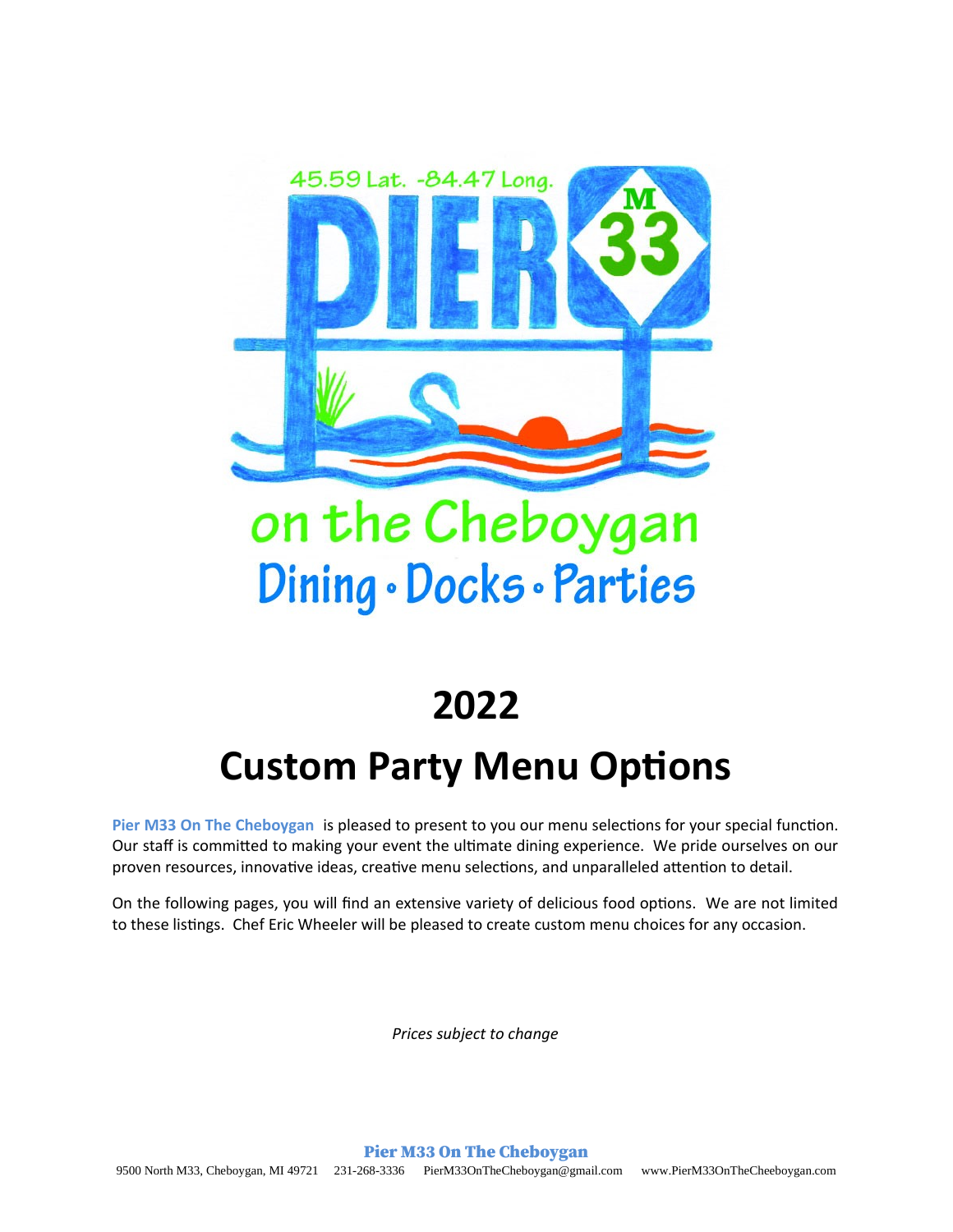## **Appetizer Platters, Salads & Dips**

*serves 15-20*

**Fresh Vegetable Platter - \$45** 

Seasonal Vegetables, Garden Ranch & Bleu Cheese Dips

**Fresh Fruits & Dip Platter - \$65** Seasonal Fruits, Yogurt Dip

**Tempura Vegetables Platter - \$45** Soy Sauce & Sweet Chili Dipping Sauce

**Grilled Vegetable Medley Platter - \$55** Balsamic Glaze

**Antipasto Platter - \$65**

Variety of Cured Meats, Italian Cheeses, Olives, Roasted & Pickled Vegetables, and Baguettes

**Domestic Cheese & Meat Platter - \$65** Variety of Cheeses, Meats and Crackers

**Classic Potato Salad - \$55 Italian Pasta Salad - \$65 Albacore Tuna Pasta Salad - \$65**

#### **Garden Salad - \$60**

Mixed Greens, Grape Tomatoes, Cucumber, Red Onion, Croutons, Choice of Dressing

#### **Mediterranean Salad - \$80**

*Gluten-Free.* Mixed Greens, Artichoke Hearts, Roasted Beets, Cucumber, Red Onion, Kalamata Olives, Feta Cheese, Red Pepper-Hummus Vinaigrette

#### **Tomato Panzanella Salad - \$75**

Tuscan Lettuce, Heirloom Tomatoes, Pickled Red Onion, Marinated Brioche Bread, Baby Mozzarella, Fresh Basil Vinaigrette

#### **Amarillo Salad - \$75**

Mixed Greens, Tomatoes, Scallions, Smoked Bacon, Green Chiles, Crispy Shallots, Western Dressing

#### **Antipasto Salad - \$90**

Romaine Lettuce, Green & Black Olives, Tomatoes, Roasted Red Pepper, Genoa Salami, Fresh Mozzarella, Artichoke Hearts, Italian Vinaigrette

#### **Classic Caesar Salad - \$70**

Romaine, Garlic Croutons, Shaved Parmesan, Caesar Dressing

#### **House Beer Cheese Spread - \$48**

Smoked cheddar, cream cheese, pimento, bacon bits, scallions, with butter crackers

#### **Four Layer Mediterranean Dip - \$60**

Red Pepper Hummus, Whipped Feta, Kalamata Olives, Sundried Tomatoes, With Crispy Pita Chips or Vegetable Sticks

#### **Five Layer Mexican Dip - \$60**

Salsa, Guacamole, Seasoned Sour Cream, Cheddar Cheese, Tomato & Green Onion, White Corn Tortillas

**Spinach & Artichoke Dip - \$30/Qt** Crispy Pita Chips

**Red Pepper Hummus - \$28/Qt** Crispy Pita Chips

**Roasted Tomato Salsa - \$24/Qt** White Corn Tortillas

**Fresh Guacamole - \$30/Qt** White Corn Tortillas

#### **Appetizers – Per Dozen**

**Bruschetta - \$18** Parmesan Crostini, Tomato, Basil, Balsamic Vinegar

> **Bing Bang Shrimp - \$15** Breaded Shrimp, Sweet Chili Aioli Sauce

#### **Jumbo Grilled Chicken Wings - \$24**

*Gluten-Free.* Choose Buffalo, BBQ, Korean, or Garlic-Parmesan Style

**Crab & Shrimp Stuffed Mushrooms - \$24** Snow Crab, Cream Cheese, Garlic, Mozzarella

> **Mini Crab Cakes - \$24** Herb Tartar Sauce

**Swedish Meatballs - \$18** In Mushroom Gravy

**BBQ Meatballs - \$18** In Classic BBQ Sauce

**BBQ Chicken Bites - \$20** House Ranch Dip

**Buffalo Chicken Bites - \$20** Bleu Cheese Sauce

**Crispy Vegetable Spring Rolls - \$22** Sweet Chili Dipping Sauce

Pier M33 On The Cheboygan 9500 North M33, Cheboygan, MI 49721 231-268-3336 [PierM33OnTheCheboygan@gmail.com](mailto:PierM33OnTheCheboygan@gmail.com) www.PierM33OnTheCheeboygan.com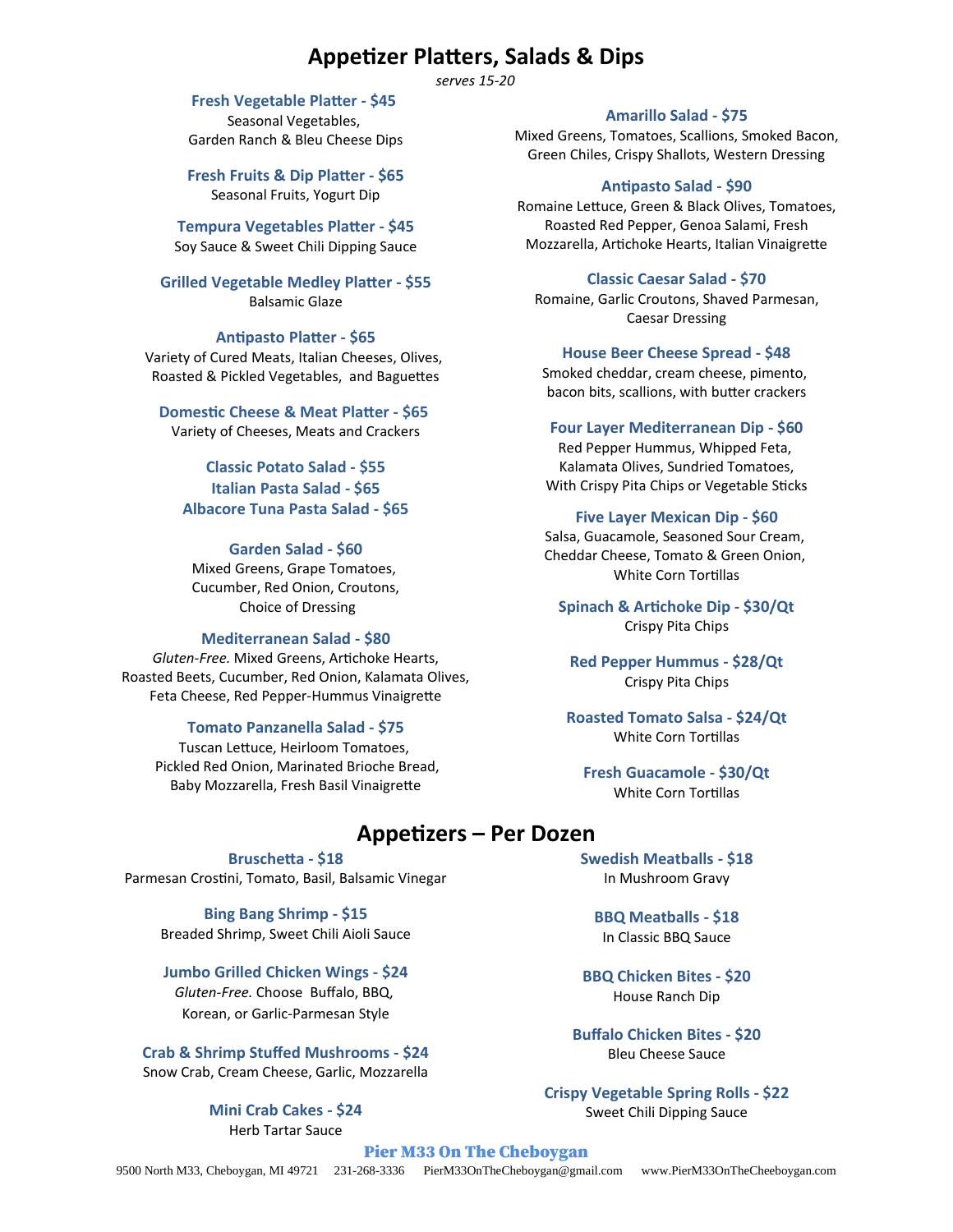## **Petite Sandwiches Platter – Per Dozen**

#### **Pulled Pork - \$30**

Sweet & Tangy BBQ or Carolina Sauce, Butter Pickles, Cole Slaw

**Turkey - \$28** Shaved Turkey, Havarti Cheese, Cranberry Mustard, Baby Spinach

**B.L.T. - \$30** Applewood Smoked Bacon, Tomato, Lettuce, Mayo

**Tuna - \$25 (Melt \$32)**

Albacore Tuna Salad, Tomato, Lettuce, Red Onion, Cheddar

**Reuben or Manhattan - \$45** Corned Beef, Sauerkraut or Cole Slaw, Thousand Island Dressing, Swiss

**Club - \$32** Ham, Turkey, Bacon, Tomato, Avocado, Lettuce, Sweet Garlic Mayo

**Veggie - \$25** Grilled Eggplant, Basil-Chevre, Artichoke, Hummus Roasted Tomatoes, Red Pepper, Lettuce

**Cherry Chicken Salad - \$32** Chicken Salad with Dried Cherries, Apples, Celery, Red Onion, Mayo, Lettuce

## **Popular Buffets**

#### **Soup, Salad & Sandwiches**

**Soups** – Choose from Cream of mushroom, Stuffed Green Pepper, Vegetable Beef, Butternut Squash Bisque, Apple Fennel Bleu Cheese, White Bean Chicken Chili, Chicken Pot Pie, Tomato Basil Bisque, Broccoli Cheddar, Cream of Asparagus, Lentil, Lemon Rice, Pork Chili Verde, Classic Chili, New England Clam & Corn Chowder, Tortilla Soup, or Suggest a Soup **\$48-\$60 per gallon**

> **Salads –** Choose from Simple Greens, Classic Caesar, or Strawberry Spinach Salad (seasonal), or Suggest a Salad **\$4-\$6 per person**

**Petite Sandwiches –** Choose your petite sandwiches by the dozen from above **\$25-\$32 per dozen**

### **Breakfast & Fruit Buffet**

**Entrée Choices –** Choose from Chicken & Waffles, Biscuits & Gravy, Breakfast Enchiladas, Quiche, Eggs Benedict, Brioche French Toast, Fresh Fruit Salad, Fresh Fruit with Yogurt & Granola, or Suggest a Breakfast Item

**\$15.95 per person – for a 3 item buffet \$17.95 per person – for a 4 item buffet \$19.95 per person – for a 5 item buffet**

*Mimosa, Wine Spritzer, and Bloody Mary Bar available*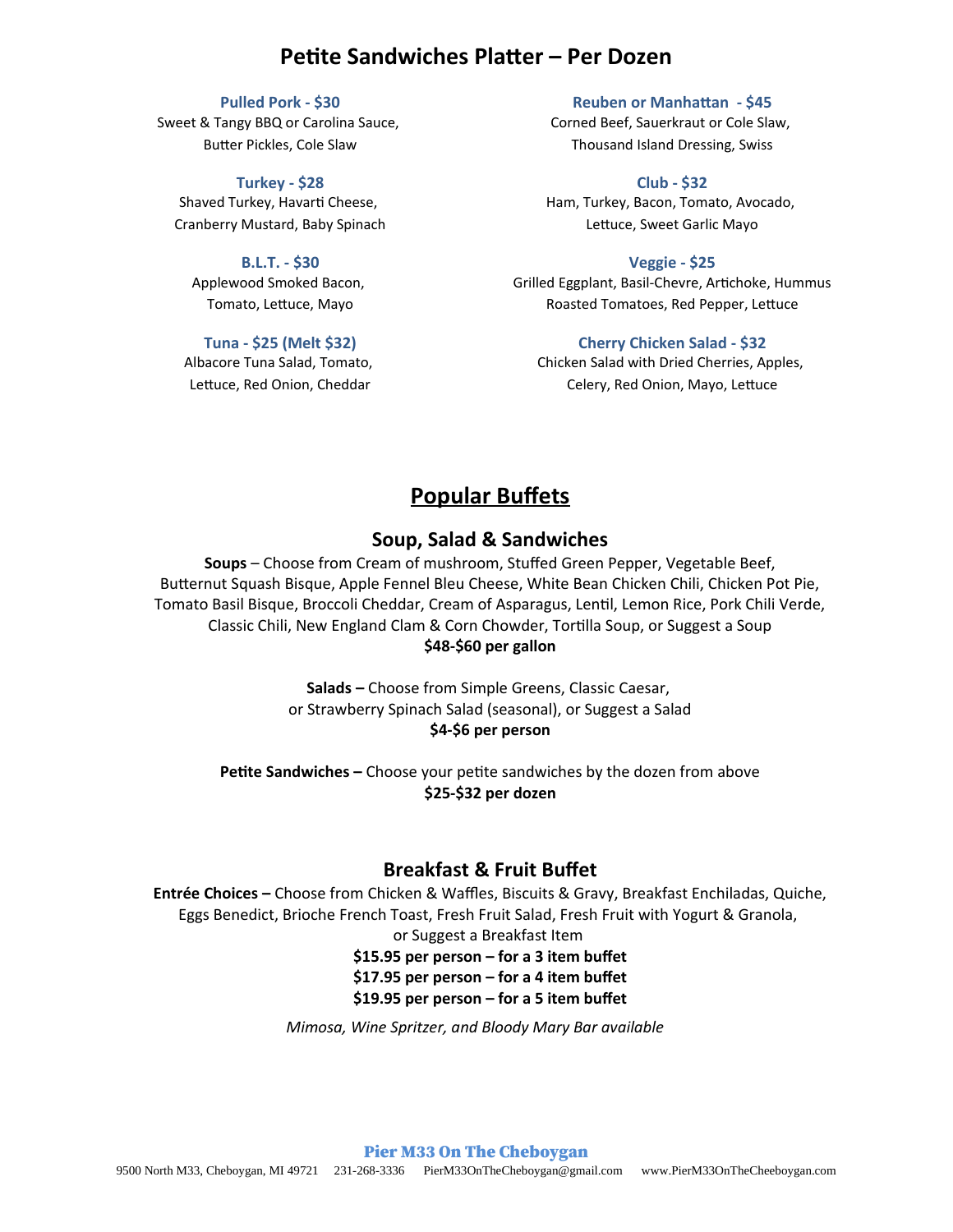## **Lunch Buffet Selections**

*(Prices are for Lunch portions. Additional cost if chosen for Dinner service.)*

#### **\$165 per Pan, Serves 15-20**

#### **Classic Meatloaf** ...

Brown Gravy, Chive-Whipped Potatoes, Glazed Baby Carrots, Green Beans

#### **Housemade**

#### **Mac & Cheese** ...

Fresh Macaroni Pasta with a Cheddar Cheese and Parmesan Sauce, Topped with Seasoned Bread Crumbs

#### **Chicken Pot Pie** ...

Slow-Cooked White Meat Chicken, Potatoes, Carrots, Onions, Peas, Creamy Garlic Sauce, Topped with Buttery Puff Pastry

#### **Beef Stroganoff ...**

Egg Noodles tossed with Braised Beef and Mushrooms in a Rich Sauce topped with Sour Cream and Chives

#### **\$220 per Pan, Serves 15-20**

#### **Shrimp & Asparagus Pasta** ...

Linguini Pasta, Grilled Asparagus, Roasted Tomatoes, Artichoke Hearts, Garlic White Wine Cream Sauce

#### **Sautéed Chicken Piccata** ...

Parmesan Mashers, Roasted Tomato, Asparagus, Artichoke Hearts, Garlic White Wine Cream Sauce

#### **Shepherd's Pie** ...

Slowly Braised Pot Roast with Carrots, Onions, Celery, and Tomato, Topped with Cheddar Whipped Potatoes

#### **Sautéed Chicken Marsala** ...

Topped with Creamy Marsala Wine Mushroom Sauce, Served on Whipped Mashers

#### **Add a Side Salad Buffet:**

**Simple Greens** ... \$4 pp Mixed Greens, Grape Tomatoes, Cucumber, Herb Croutons, Lemon-Caper Vinaigrette

**Classic Caesar** ... \$4 pp Romaine, House-Made Caesar Dressing, Croutons, Parmesan Cheese

**Chopped "Wedge"** ... \$5 pp Iceberg Lettuce, Bleu Cheese Dressing, Grape Tomatoes, Candied Walnuts, Green Onions, Crumbled Bacon

**Maurice Salad** ... \$6 pp Boston Bibb Lettuce, Deli Turkey & Ham, Swiss Cheese, Sweet Gerkins, Green Olives, Maurice Dressing

## **International Dinner Selections**

*All entrée selections are buffet-style. Prices are per pan which serves 15-20. To add plated side salads with dinner roll & butter, see Dinner Salad Selections.*

## **Italian**

#### **Appetizers (each)...\$2-5/pp**

Bruschetta, Caprese Skewers, Antipasto Skewers, Caponata, Margherita Flatbread, Mushroom Arancini, Grilled Garlic Ciabatta

#### **Cheese, Vegetable or Beef Lasagna** ... **\$175**

Classic-Style Lasagna with Housemade Marinara

#### **Penne Bolognese** ... **\$175**

Penne Tossed in a Rich Slow-Cooked Beef and Pork Tomato Sauce, Topped with Peccorino

#### **Spaghetti & Meatballs** ... **\$195**

Spaghetti Tossed in Fresh Basil Marinara, Giant Housemade Meatballs, Peccorino Cheese

#### **Chicken Alfredo** ... **\$195**

Classic Fettucini Alfredo with Grilled Marinated Chicken Breast, Shaved Parmesan, Basil Oil

#### **Cheesy Stuffed Shells** ... **\$175**

Jumbo Shells Stuffed with Pesto Cheese Blend, Topped with Housemade Marinara

#### **Chicken & Sausage Florentine** ... **\$235**

Grilled Marinated Chicken, Italian Sausage, Baby Spinach, Three-Cheese Tortellini, Garlic Rose Sauce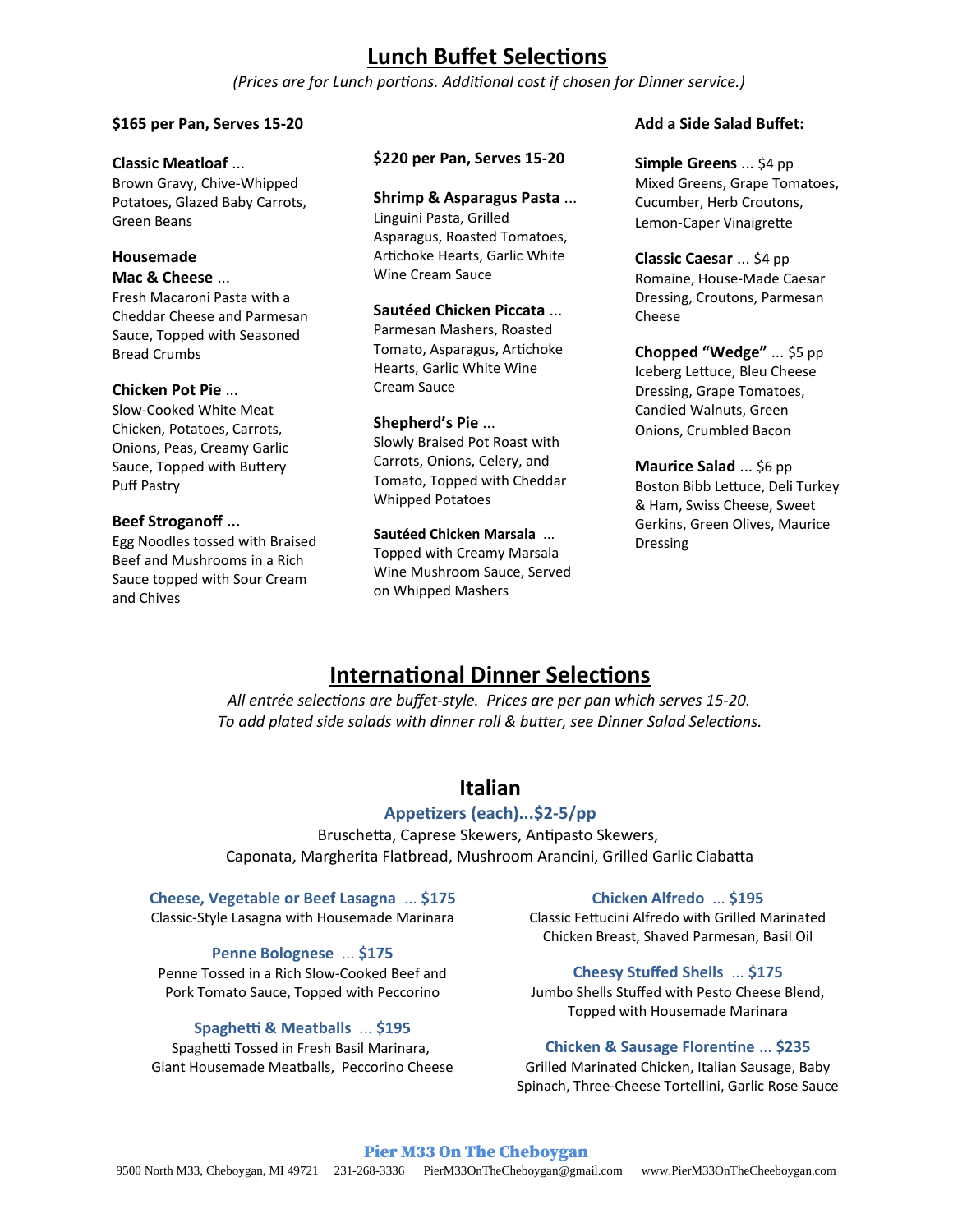#### **Mediterranean**

#### **Appetizers (each)...\$2-5/pp**

Spanikopita Bites, Feta & Olive Skewers, Roasted Pepper Eggplant Roulades, Stuffed Grape Leaves

#### **Build-Your-Own Chicken Shawarma** ... **\$195**

Tender Slices of Roasted Marinated Chicken, Long Grain Rice, Tomatoes, Onions, Cucumber, Tahini, Served in Warm Pita

#### **Build-Your-Own Beef & Lamb Gyro** ... **\$225**

Thin Caramelized Strip of Gyro Meat, Seared Onions, Tomatoes, Tzatziki Sauce, Served in Warm Pita

#### **Mousaka** ... **\$180**

*Gluten-Free.* Savory Ground Beef Layered with Fried Eggplant & Bechamel in a Rich Tomato Sauce, Seasoned with Cinnamon & Fresh Oregano *(sub Ground Lamb \$65)*

#### **Greek Lamb Chops** ... **\$465**

*Gluten-Free.* Roasted Lamb Racks with Lemon & Oregano, Zucchini & Wild Rice Pilaf, Whipped Feta

### **Asian**

#### **Appetizers (each)...\$2-5/pp**

Peking Duck Potstickers, Vegetable Spring Rolls, Pork Eggrolls, Crab Rangoon

*sub Fried Rice with Entrees for \$12 per pan*

#### **Cashew Chicken** ... **\$215**

*Gluten-Free.* Tender Stir-Fried Chicken, Roasted Cashews, Chopped Scallions, Light Toasted Garlic Sauce, Steamed Rice

#### **Vegetable Lo Mein** ... **\$195**

Lo Mein Noodles tossed with Stir-Fried Broccoli, Bell Peppers, Mushrooms, Snap Peas, Tofu, Scallions, Sesame Soy Garlic Sauce, Steamed Rice

#### **Mongolian Beef** ... **\$265**

*Gluten-Free.* Thin Slices of Crispy Flank Steak, Dried Chiles, Stir-Fried Broccoli, Scallions, Sweet Savory Soy-Garlic Sauce, Steamed Rice

#### **Coconut Curry Shrimp** ... **\$285**

*Gluten-Free.* Spicy! Stir-Fried Shrimp, Bell Peppers, Scallions, Mushrooms, Rice Noodles, Sweet Coconut Milk, Red Curry Sauce, Steamed Rice

## **Southern Smokehouse**

#### **Appetizers (each)...\$2-5/pp**

Buttermilk Chicken & Waffle Bites, Mini Stuffed Peppers, 'Armadillo' Eggs, Chipotle-BBQ Meatballs, Smoked Bacon Deviled Eggs

*All Entree options are house-smoked, gluten-free and served with a choice of baked Idaho potatoes, cheddar mashed Yukons, or Amish potato salad, with seasonal Vegetables and Hawaiian rolls & butter*

**Texas Brisket** ... **\$Market Price**

**Smoked Pork Shoulder** ... **\$Market Price**

**Slow Barbequed Chicken Quarters** ... **\$Market Price**

**St. Louis Pork Ribs** ... **\$Market Price**

#### Pier M33 On The Cheboygan 9500 North M33, Cheboygan, MI 49721 231-268-3336 [PierM33OnTheCheboygan@gmail.com](mailto:PierM33OnTheCheboygan@gmail.com) www.PierM33OnTheCheeboygan.com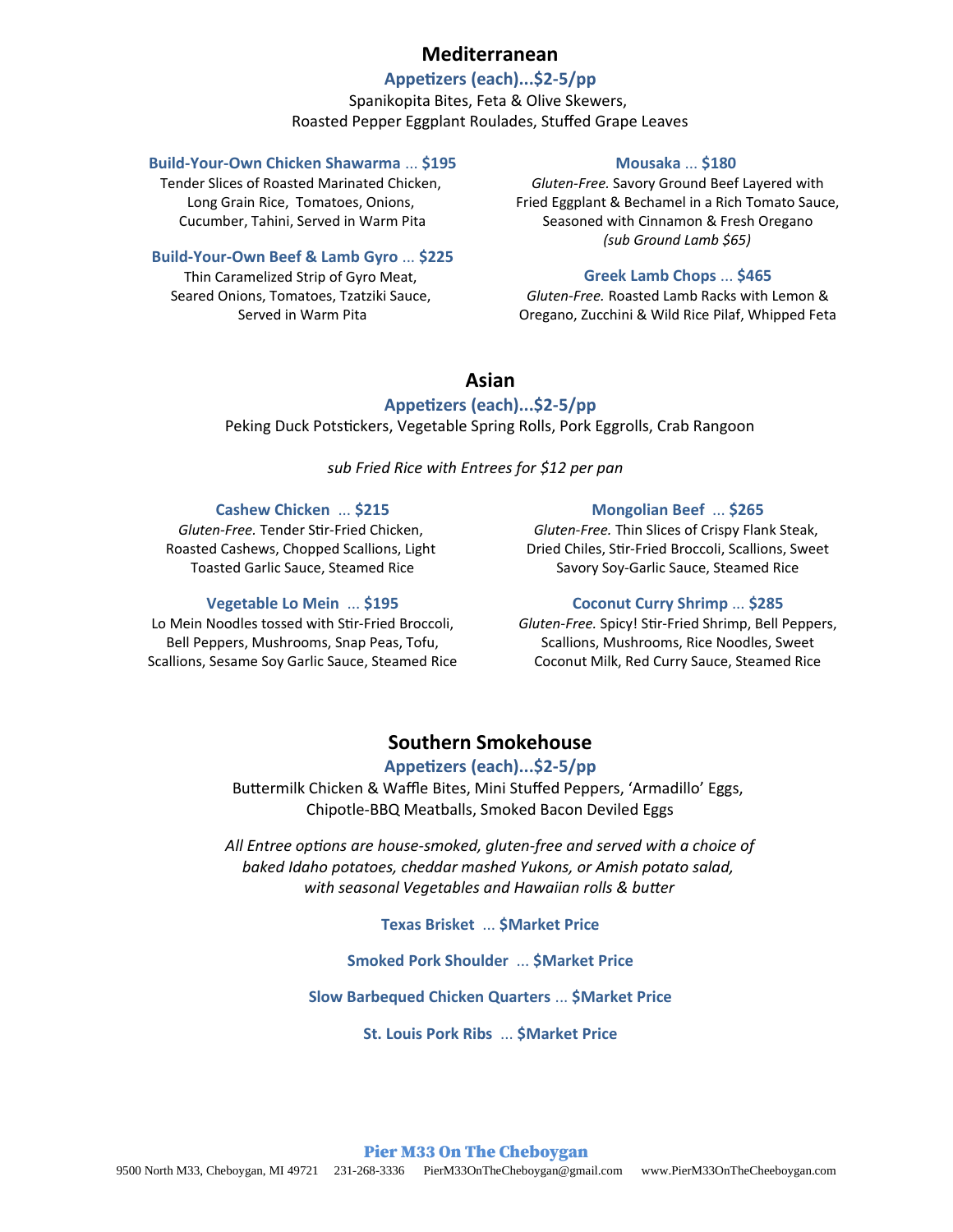#### **Mexican**

#### **Appetizers (each)...\$2-5/pp**

Cheesy Beef Empanadas, Black Bean Tostadas, Spicy Chicken Taquitas, 'Elote' Mexican Street Corn (seasonal), Tamales, Mexican Pizza Bites

#### **Taco Bar** ... **\$195**

Gluten-Free. Seasoned Ground Beef, Refried Beans, Spanish Rice, Shredded Lettuce, White Corn Tortillas, Tomatoes, Onions, Avocado, Pico de Gallo, Sour Cream

#### **Mini Wet Burritos** ... **\$205**

Choice of Seasoned Gound Beef or Shredded Chicken, Refried Beans, Spanish Rice Rolled in Flour Tortillas, Smothered in Enchilada Sauce and Mexican Blend Cheese, with Shredded Lettuce, Pico de Gallo, Sour Cream

#### **Fajita Bar ... \$215**

Caramelized Onions & Green Peppers, Refried Beans, Jalepenos, Pico de Gallo, Fresh Cilantro, Sour Cream, Warm Flour Tortillas Seasoned Chicken, *sub Grilled Steak \$50*

#### **Pork Chili Verde ... \$215**

Slow-Cooked Pork Shoulder in a Roasted Poblano, Tomatilla, Fresh Herb Salsa Verde, Topped with Avocado and Queso Fresco, Served with Steamed Rice, Black Beans, Warm Flour Tortillas, Chili-Lime Crema

## **Polish Cuisine**

#### **Appetizers (each)...\$2-5/pp**

Cheddar-Potato Pierogies & Sour Cream, Smoked Sausage & Potato Skewers

#### **Sausage & Kraut** ... **\$165**

House-Smoked Polish Sausage with Honey Sauerkraut, Roasted Peppers, Caramelized Onions, Stoneground Mustard, Sour Cream

#### **Golumpki** ... **\$185**

Housemade Polish Cabbage Rolls, Roasted in Chicken Tomato Sauce, Served with Mashed Yukon Potatoes

## **Classic Dinner Buffet Options**

**Classic Meatloaf** ... **\$175** Sweet-Glazed Beef & Pork Loaf, Choice of Starch, Mixed Seasonal Vegetables

#### **Chicken Marsala** ... **\$250**

Lightly Breaded Sauteed Chicken Breast, Oyster Mushrooms, Rich Marsala Cream Sauce, Yukon Mashed Potatoes, Mixed Seasonal Vegetables

#### **Parmesan Encrusted Whitefish** ... **\$225**

Fresh Great Lakes Whitefish, Garlic Lemon Cream Sauce, Choice of Starch, Mixed Seasonal Vegetbles

#### **Herb-Roasted Prime Rib** ... **\$425**

Standing Herb Roasted Prime Rib Roast, Choice of Starch, Mixed Seasonal Vegetables, Au Jus, Horseradish Sour Cream

#### **Turkey Dinner** ... **\$225**

Roasted Turkey with Gravy, Sourdough Sage Stuffing, Whipped Yukon Potatoes, Green Bean Casserole

#### **Shrimp Scampi Skewers** ... **\$275**

Grilled Jumbo Shrimp, Lemon Garlic Herb Butter, Parmesan, Choice of Starch, Mixed Seasonal Vegetables

#### Pier M33 On The Cheboygan

9500 North M33, Cheboygan, MI 49721 231-268-3336 [PierM33OnTheCheboygan@gmail.com](mailto:PierM33OnTheCheboygan@gmail.com) www.PierM33OnTheCheeboygan.com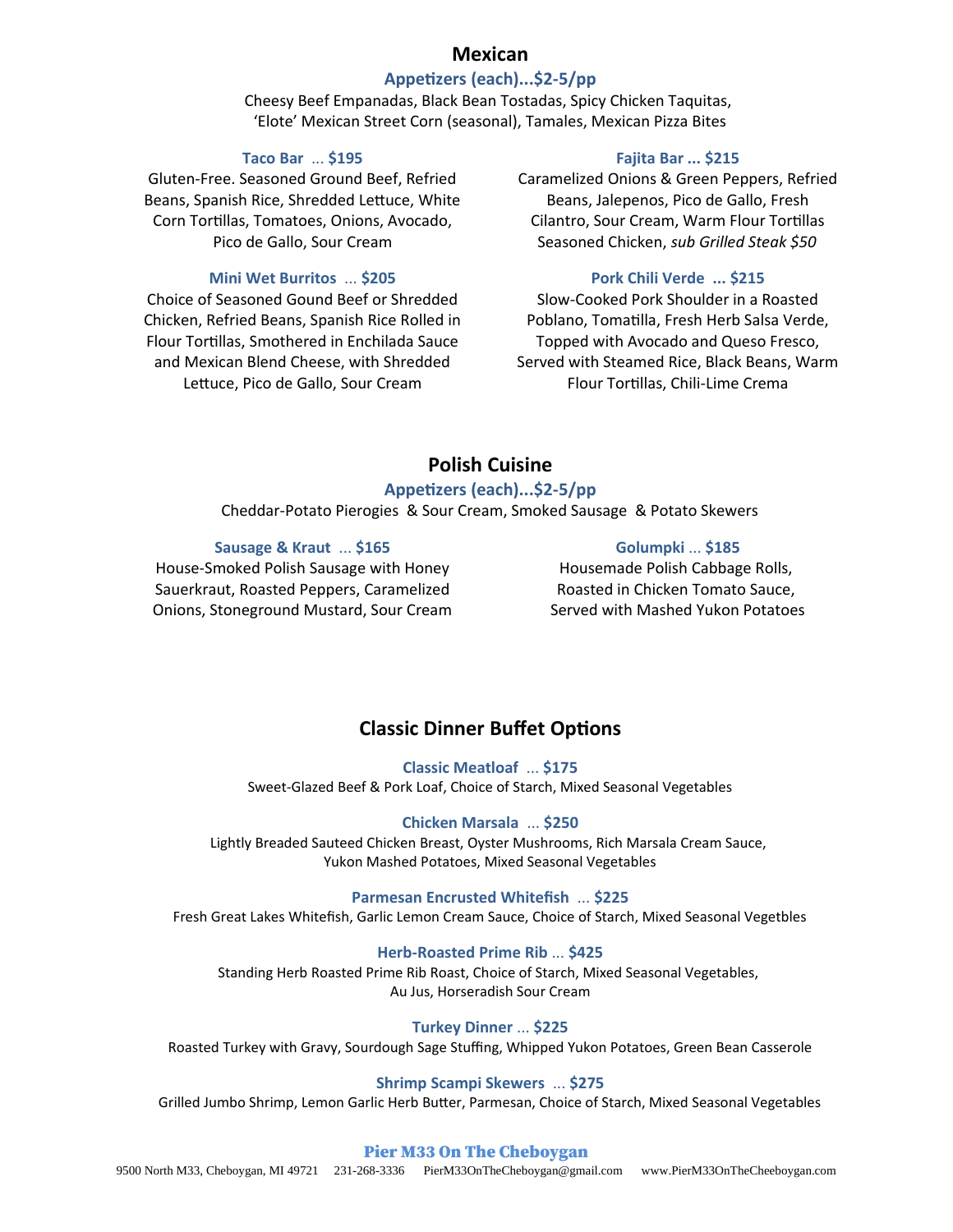#### **Beef Pot Roast** ... **\$275**

Braised Short Rib, Roasted Tomatoes, Carrots, Onions, Yukon Mashed Potatoes, Beef Gravy, Horseradish Cream, Mixed Seasonal Vegetables

#### **Chicken Piccata** ... **\$195**

Sauteed Chicken Breast, Lemon-Caper Cream Sauce, Garlic Yukon Mashed Potatoes, Heirloom Tomatoes, Mixed Seasonal Vegetables

**Lemon Dill Salmon** ... **\$275** Grilled Atlantic Salmon, Lemon Dill Cream Sauce, Choice of Starch, Mixed Seasonal Vegetables

#### **Beef Tenderloin** ... **\$435**

Roasted Beef Tenderloin Medallions, Veal Demi, Choice of Starch, Mixed Seasonal Vegetables

#### **Spiral Ham Dinner ... \$205**

Honey Glazed Spiral Ham with Assorted Mustards, Choice of Starch, Mixed Seasonal Vegetables

#### **Crab Legs** ... **\$Market Price**

Your Choice of Steamed Crab Legs – Snow Crab, Dungeness, or Alaskan King Crab, Drawn Butter, Choice of Starch, Mixed Seasonal Vegetables

#### **Starch Selections Mashed Potatoes**

Available plain or flavored with any of the following: roasted garlic, crème fraiche, horseradish, parmesan cheese

**Baked Potatoes**

Served with butter, sour cream and minced chives **Au Gratin Potatoes**

**Roasted Yukon Potatoes Sautéed Potatoes Rice Pilaf**

#### **Dessert Selections**

*\$5-\$9 per person* **Carrot Cake** Cream Cheese Icing

**Mixed Berry or Apple Crisp** Vanilla Ice Cream

#### **Flourless Chocolate Cake** Raspberry Sauce

**'Seasonal' Dessert** Vanilla Ice Cream

## **Dinner Salad Selections**

#### **Simple Greens** … **\$5/pp**

Mixed Greens, Grape Tomatoes, Cucumber, Herb Croutons, Lemon-Caper Vinaigrette

#### **Classic Caesar** … **\$6/pp**

Romaine, House-Made Caesar Dressing, Croutons, Parmesan Cheese

#### **Traverse Greens** … **\$6/pp**

Baby Spinach, Cherry Vinaigrette, Candied Walnuts, Dried Cherries, Bleu Cheese, Shaved Red Onion

#### **Chopped "Wedge"** … **\$8/pp**

Iceberg Lettuce, Bleu Cheese Dressing, Grape Tomatoes, Candied Walnuts, Green Onions, Crumbled Applewood Bacon

#### **Maurice Salad** … **\$8/pp**

Boston Bibb Lettuce, Deli Turkey and Ham, Swiss Cheese, Sweet Gerkins, Green Olives, Maurice Dressing

#### **Michigan Cobb … \$8/pp**

Chopped Lettuce, Tomato, Grilled Chicken Breast, Smoked Bacon Pieces, Dried Cherries, Bleu Cheese Crumbles, Avocado, Hard Boiled Egg, Choice of Dressing

#### **Toasted Sesame … \$8/pp**

Asian Slaw, Broccoli, Cashews, Scallions, Avocado, Cilantro, Tossed in Toasted Sesame Dressing, Topped with Crispy Chow Mein Noodles *Add Grilled Chicken \$3*

#### Pier M33 On The Cheboygan